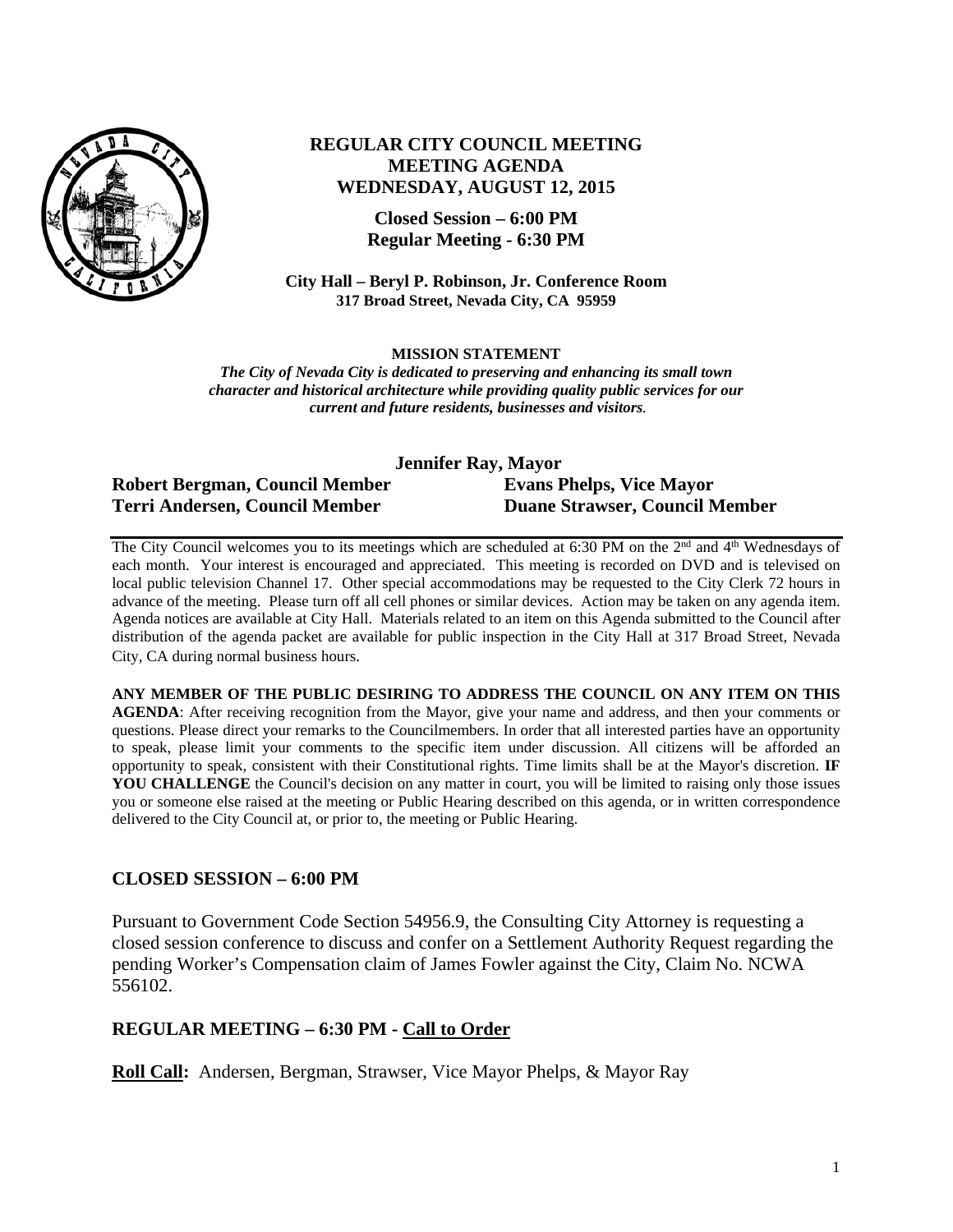# **PLEDGE OF ALLEGIANCE**

# **PROCLAMATION:** 150<sup>th</sup> Anniversary of Nevada City Theatre

# **PRESENTATION:** Swearing In Ceremony – Canine Officer Rüdiger

## **BUSINESS FROM THE FLOOR**

## **1. PUBLIC COMMENT**

Under Government Code Section 54954.3, members of the public are entitled to address the City Council concerning any item within the Nevada City Council's subject matter jurisdiction. Comments on items NOT ON THE AGENDA are welcome at this time. Normally, public comments are limited to no more than three minutes each. **Except for certain specific exceptions, the City Council is prohibited from discussing or taking action on any item not appearing on the posted agenda.** 

## **2. COUNCIL MEMBERS REQUESTED ITEMS AND COMMITTEE REPORTS:**

# **3. CONSENT ITEMS:**

All matters listed under the Consent Calendar are to be considered routine by the City Council and will be enacted by one motion in the form listed. There will be no separate discussion of these items unless, before the City Council votes on the motion to adopt, members of the Council, City staff or the public request specific items to be removed from the Consent Calendar for separate discussion and action.

- **A. Subject:** Memorial Bench Request for Pioneer Park **Recommendation:** Pass a motion approving a bench with plaque to be placed at the Pioneer Park playground in memory of Donna Rocker.
- **B. Subject:** Approval of Hiring a New City Planner **Recommendation:** Approve hiring of Tonya Ward, AICP, MUP as the City of Nevada City's City Planner pursuant to City's Personnel Policy Guide.
- **C. Subject:** Implementation of Land Management Plan for Hirschman's Pond Sierra Nevada Conservancy Proposition 84 Healthy Forests Grant Program **Recommendation:** Authorize Mayor to sign a letter of support for Sierra Streams Institute to apply for funding to complete fire clearing on the Hirschman's Pond property.
- **D. Subject:** Memorandum of Understanding (MOU) for Deer Creek Environs Fuel Reduction Project **Recommendation:** Accept the Memorandum of Understanding (MOU) between Sierra Streams Institute, The Fire Safe Council and the City of Nevada City and approve the Mayor to sign on behalf of the City.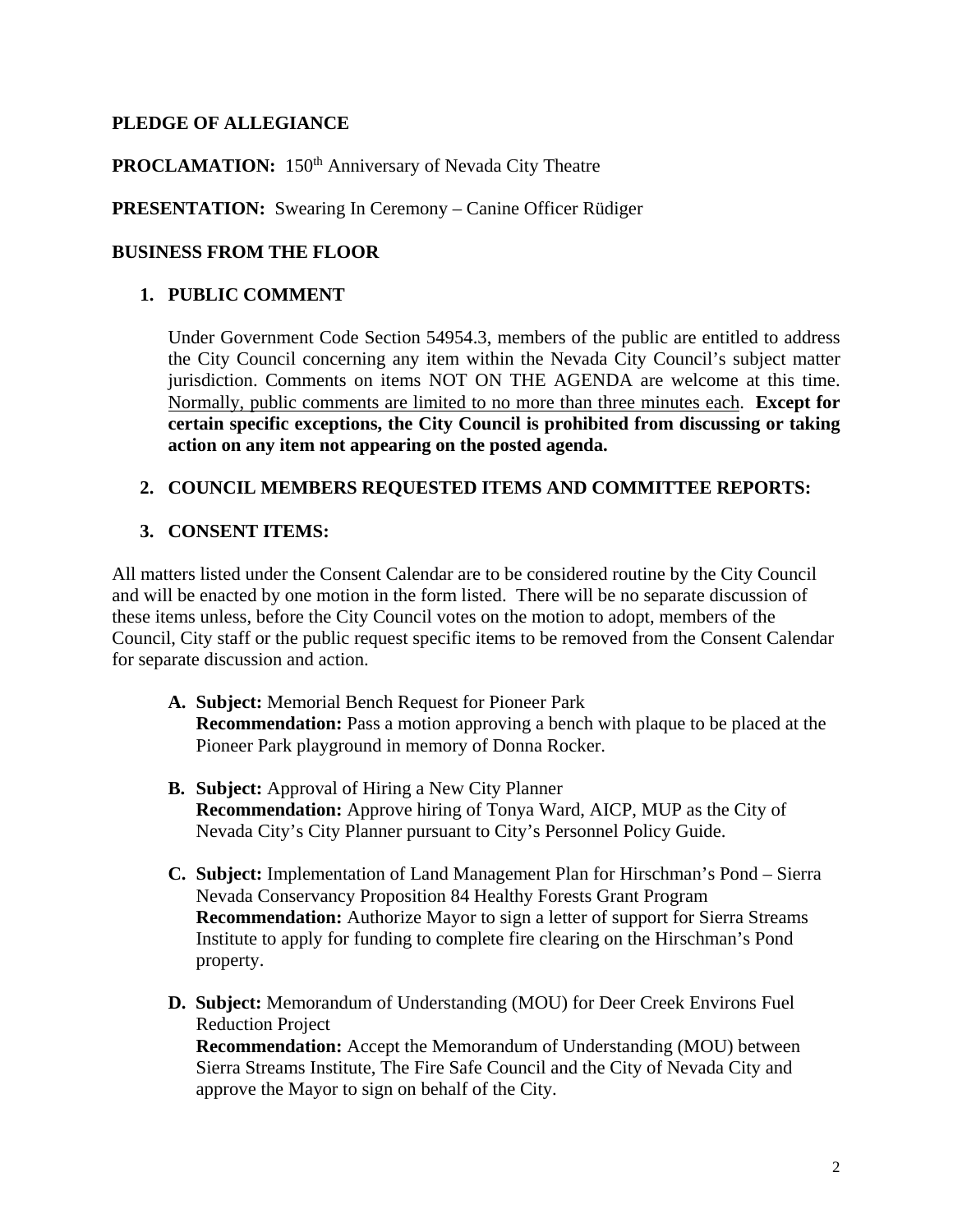## **4. APPROVAL OF MINUTES:**

**A.** City Council Meeting – July 22, 2015

## **5. DEPARTMENT REQUESTED ACTION ITEMS AND UPDATE REPORTS:**

**A. Subject:** League of Women Voters Request for Use of Nevada City Council Chambers **Recommendation:** Provide direction to the City Manager.

### **6. PUBLIC HEARINGS:**

- **A. Subject:** Public Hearing to Consider a 15-year Extension of the Current Development Agreement between the City of Nevada City and Kenmawr-Nevada City LLC and Nevada City Tech Center, LLC **Recommendation:** Hold the Public Hearing and after consideration, adopt Ordinance 2015-XX approving and extending the proposed 15-year extension of the current Development Agreement, and authorize the Mayor to sign the final draft of the extended Agreement.
- **B. Subject:** Public Hearing to Consider Adoption of Proposed Amendments to the Existing Nevada City Design Guidelines, Relative to Architectural Review **Recommendation:** Hold the Public Hearing and after consideration, the Council can adopt the proposed amendments to the Nevada City Design Guidelines as recommended by the Planning Commission as submitted or with any modifications.

# **7. OLD BUSINESS:**

- **8. NEW BUSINESS:**
- **9. CORRESPONDENCE:**
- **10. ANNOUNCEMENTS:**

### **11. CITY MANAGER'S REPORT:**

**12. ADJOURNMENT** 

### **Certification of Posting of Agenda**

I, Catrina Olson, Assistant City Manager for the City of Nevada City, declare that the foregoing agenda for the August 12, 2015 Regular Meeting of the Nevada City City Council was posted August 7, 2015 at the office of the City of Nevada City (City Hall). The agenda is also posted on the City's website www.nevadacityca.gov.